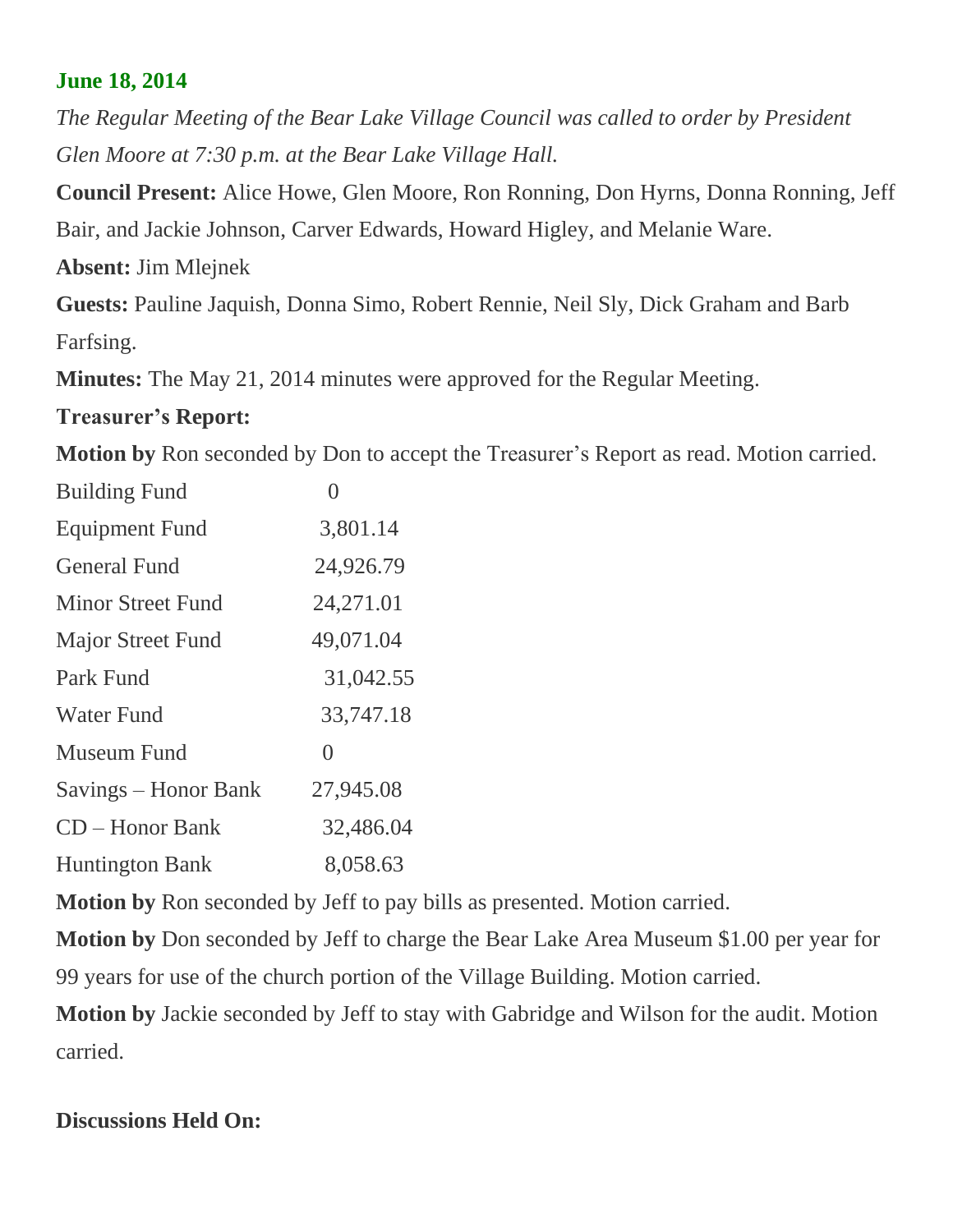-Manistee County Planning Department is getting a head start on future grants and will be checking the length and diameter of the man holes and would like to keep interest going for the Bear Lake Watershed.

-Pickle ball courts have been resurfaced.

-There is some concern of a piece of metal sticking out of the rocks out on the peninsula and it should be removed to avoid injury.

-Speak to charter about putting up various stations in the park for internet and also let them know that we have a check ready to send but expect the service that we were quoted. -Charlie Leatherman has a tree on Cody Street that is dying and should be looked at for removal.

-There is a possibility that the bathrooms in the Museum may not need to be ADA because the Museum is a historical building. The Museum Historical Society is looking into it. The drains and faucets are leaking and will need to be repaired. There are valves to shut the water off so that the leaking will stop until a plumber gets there to fix the leaks.

-The Reed children are using the shower at the park.

-The new sign has been ordered for the Museum.

-Jeff will look up a lease and email a copy to Melanie.

-The roof is still leaking in a spot and will be fixed.

-No one opposed the Master Plan. The resolution will be here in time for the next meeting. -The council should start considering whether the deteriorating buildings on US 31 should be torn down or if they should be repaired.

-Ask the Village Attorney if we can change the misdemeanor to a civil infraction regarding the Blight Ordinance.

-There are two openings on the planning commission.

-The grant was denied for a new snow plow truck.

-The Clerk and Treasurer will meet once a week to sign checks.

## **Meeting adjourned at 9:24 p.m.**

Respectfully Submitted,

Melanie Ware, Clerk

*Bills To Be Paid:*